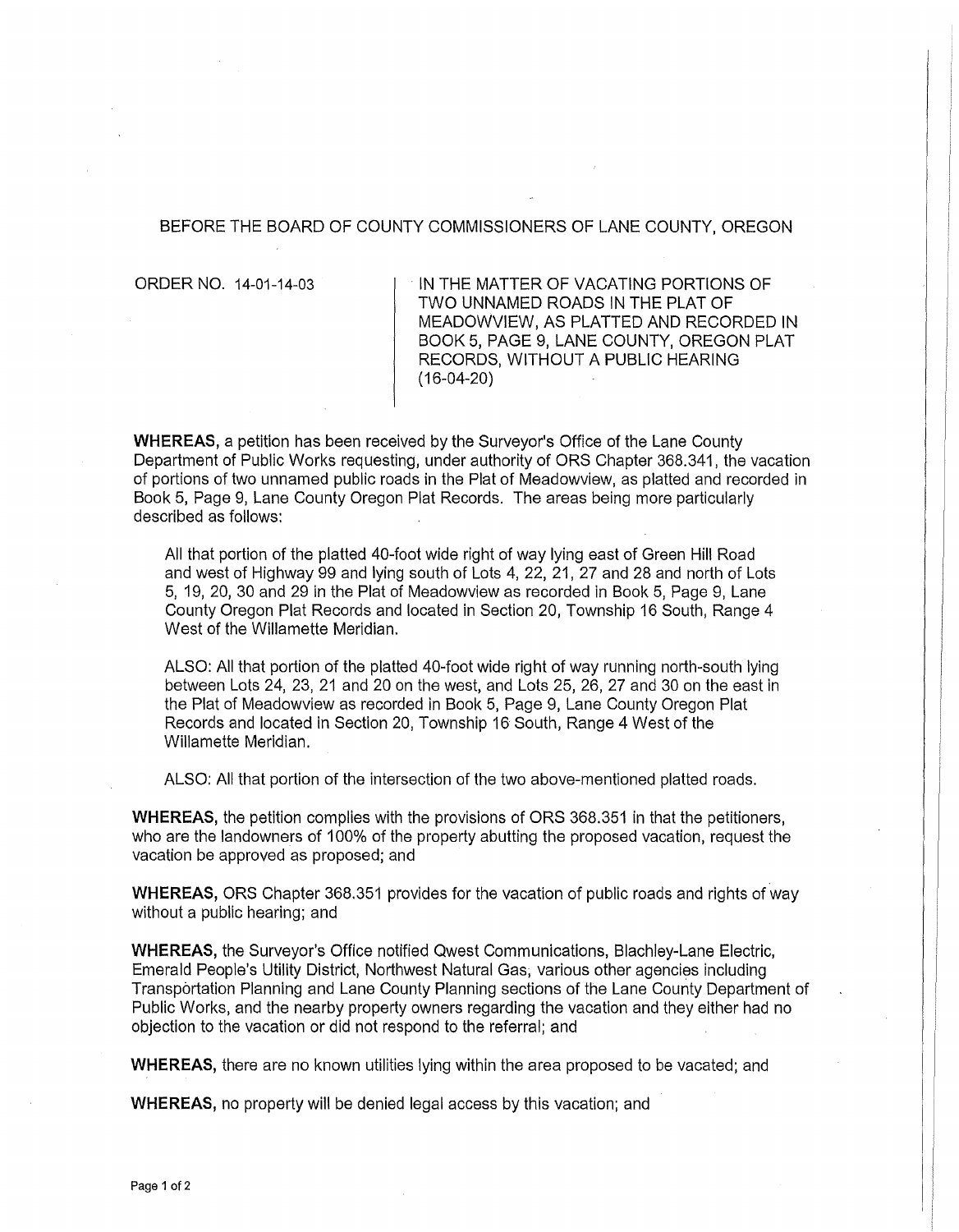**WHEREAS,** the roads proposed to be vacated are not constructed or open for public travel; and

**WHEREAS,** the petitioners have paid a vacation fee deposit of \$3,400 and will pay actual costs incurred, including recording fees, upon final approval of the vacation; and

**WHEREAS,** the Director of Lane County Public Works has provided a staff report marked as Exhibit "B", attached, and made a part of this Order, determining the special benefit to the applicant; and

**WHEREAS,** the special benefit fee was determined to be \$11,900, and the petitioner has deposited this amount with the Lane County Surveyor; and

**WHEREAS,** the Director of the Department of Public Works has provided a written report in support of the proposed vacation, as required by ORS 368.351, marked as Exhibit "A", attached, and made a part of this Order; and

**WHEREAS,** all statutory procedures under ORS 368.351 necessary for this vacation have been complied with; and

**WHEREAS,** the Board is of the opinion that approving the vacation as petitioned for is in the best interest of the public.

**NOW, THEREFORE,** the Board of Commissioners of Lane County **ORDERS** as follows:

- 1. The above described portions of unnamed roads in the Plat of Meadowview are hereby VACATED.
- 2. This Order be filed with the County Clerk and entered into the records of the Lane County Board of Commissioners Journal of Administration, and be further recorded in the Lane County, Oregon Deed Records.

**DATED** this 14th day of January , 2014.  $\bigoplus_{\text{Pat Farr, Chair}}$ 

Lane County Board of Commissioners

APPROVED AS TO FORM Date  $1 - \frac{2 - 14}{24}$ 

LANE COUNTY OFFICE OF LEGAL COUNSEL

Attachment: Vicinity Map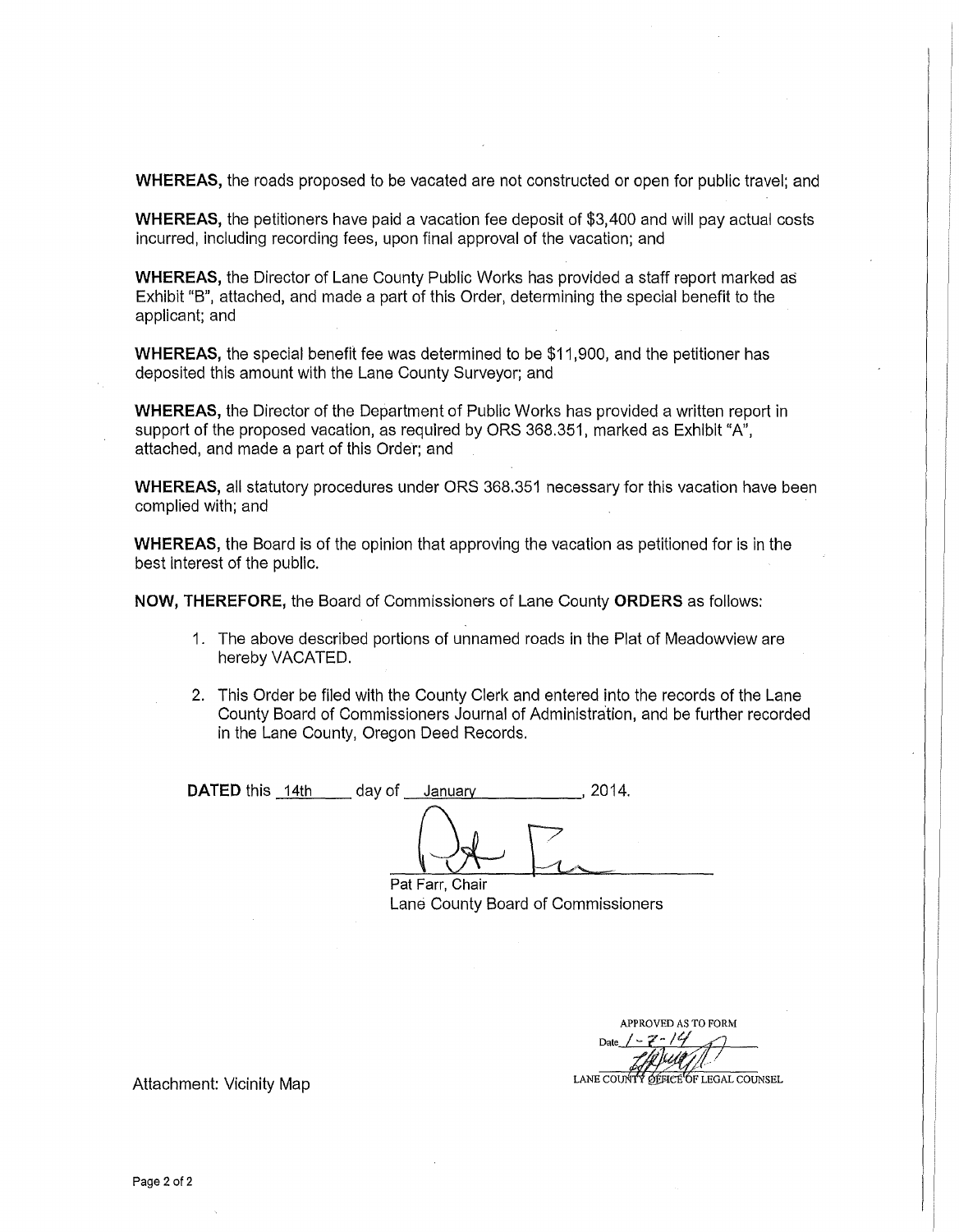# IN **THE BOARD OF COUNTY COMMISSIONERS OF LANE COUNTY, OREGON**

IN THE MATIER OF THE VACATION OF A PORTION  $\mathcal{E}$ OF TWO UNNAMED PUBLIC ROADS IN THE PLAT OF MEADOWVIEW, FOR PETITION TO VACATE AS PLATIED AND RECORDED IN BOOK 5, PAGE 9, LANE COUNTY,  $\lambda$ OREGON PLAT RECORDS, IN LANE COUNTY, OREGON  $\mathcal{E}$ 16-04-20-00-00900 16-04-20-00-01000 16-04-20-00-01100 16-04-20-00-01700 16-04-20-00-01800

16-04-20-00-01900

PURSUANT to the procedures set forth in ORS 368, we the undersigned Patrick G Adelman and Janice L Adelman, husband and wife, as owners of the adjacent real property hereby petition for the vacation of a portion of two unnamed County Roads including the intersection of said roads, which area to be vacated is described as follows.

All that portion of an unnamed road between Lot 28 and Lot 29, between Lot 27 and Lot 30, between Lot 20 and Lot 21, between Lot 22 and Lot 19 and between Lot 4 and Lot 5 of the Plat of Meadowview as platted and recorded in Book 5 page 9, Lane County, Oregon Plat Records, in Lane County, Oregon. Said east-west road is 40 feet wide by approximately 1812.8 feet and located in Section 20, Township 16 South, Range 4 West of the Willamette Meridian.

ALSO, all that portion of an unnamed road between Lot 20 and Lot 30, between Lot 21 and Lot 27, between Lot 23 and Lot 26 and between Lot 24 and Lot 25 of the Plat of Meadowview as platted and recorded in Book 5 page 9, Lane County, Oregon Plat Records, in Lane County, Oregon. Said north-south road is 40ft wide by approximately 1940.7 feet and located in Section 20, Township 16 South, Range 4 West of the Willamette Meridian.

ALSO, all that portion of the intersection of Lot 20, Lot 21, Lot 27 and Lot 30 of the Plat of Meadowview as platted and recorded in Book 5 page 9, Lane County, Oregon Plat Records, in Lane County, Oregon. Said intersection is 40 feet by 40 feet and located in Section 20, Township 16 South, Range 4 West of the Willamette Meridian.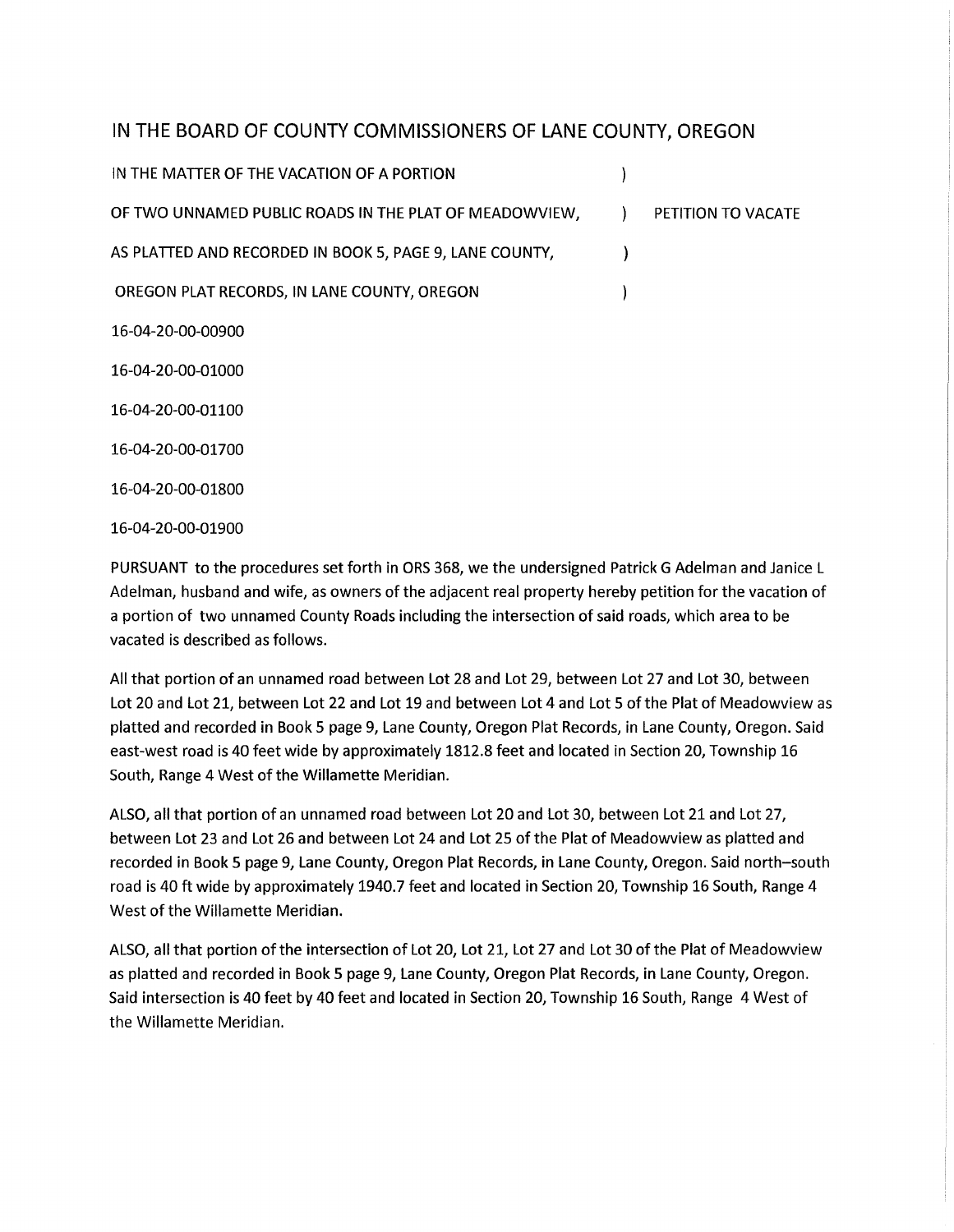WHEREAS, the undersigned petitioners are the owners of 100% of all the real property adjacent to the above described area to be vacated; and

WHEREAS, the petitioners allege as follows:

- 1. The purpose of this petition is to ask the County to vacate the Vacation Area, an unused public right-of-way, to allow for this area to be farmed in an efficient manner.
- 2. There are no utilities and no power lines located in the area to be vacated.
- 3. There are no improvements constructed in the Vacation Area

WHEREAS, no portion of the area to be vacated is located within the boundaries of an incorporated city or town; and

WHEREAS, the public interest will not be adversely affected because the roads were not constructed, nor does the public maintain the area or use the area. The area is currently being farmed and has been farmed for many years; and

WHEREAS, the benefit to the public would be eye appealing crops and animals being raised, continued food supply for Lane County, preserving farmland, additional property tax revenue, additional income tax revenue; and

WHEREAS, the current zoning is EFU 40; and

WHEREAS, the petitioners acknowledge that the filing fee is a deposit and is an estimate of the vacation fee, and that we accept responsibility for full payment of fees associated with the processing of this vacation in accordance with Lane Manual 60.853,regardess of whether this vacation is approved or denied; and

WHEREAS, the Petitioners, have no objection to Lane County proceeding under the authority of ORS Chapter 368.326 for vacation with or without a hearing; and

THEREFORE, the Petitioners request an Order or Resolution from the Board of Commissioners for Lane County as follows:

- 1. Setting dates for vacation of the Vacation Area, with or without a hearing, pursuant to ORS Chapter 368; and
- 2. Upon review of this matter, directing the vacation of the above-described Vacation Area, and directing that title to the vacated area revert and vest with the owners of land abutting the vacated property in accordance with ORS 368.366(1)(d).

DATED thisd  $\lambda$  day of  $Oct$ <sub>c</sub>her, 2013

PETITIONERS:

7~3:\ *CldeJ?1-o/'-*

Patrick G. Adelman

 $^{\circ}$  (10,2)

Janice L. Adelman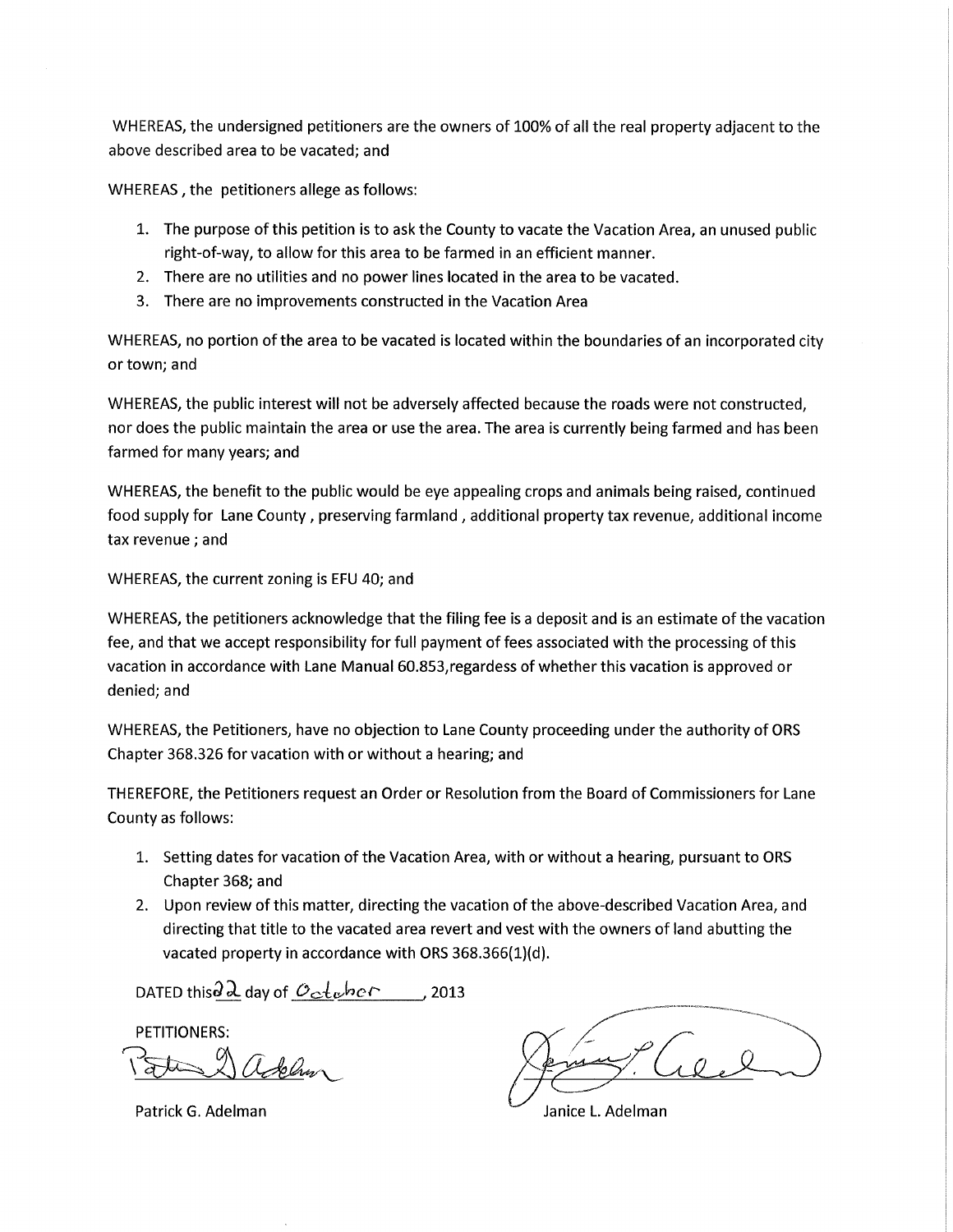Map# 16-04-20-00- TL 900,1000,1100,1700,1800,1900

30010 Heather Oak Dr.

Junction City, OR 97448

STATE OF OREGON)

) ss:

 $\mathcal{E}$ 

County of Lane

This instrument was acknowledged before me on the  $22$  day of  $OCH$  okes possibly Patrick G. Adelman and Janice L. Adelman



Notary Public for Oregon

My Commission Expires: *Sept. 19, 2015* 

PETITIONERS:

Map# 16-04-20-00- TL 900,1000,1100,1700,1800,1900

Patrick G. Adelman

30010 Heather Oak Dr.

Junction City, OR 97448

Map# 16-04-20-00- TL 900,1000,1100,1700,1800,1900

Janice L. Adelman

30010 Heather Oak Dr.

Junction City, OR 97448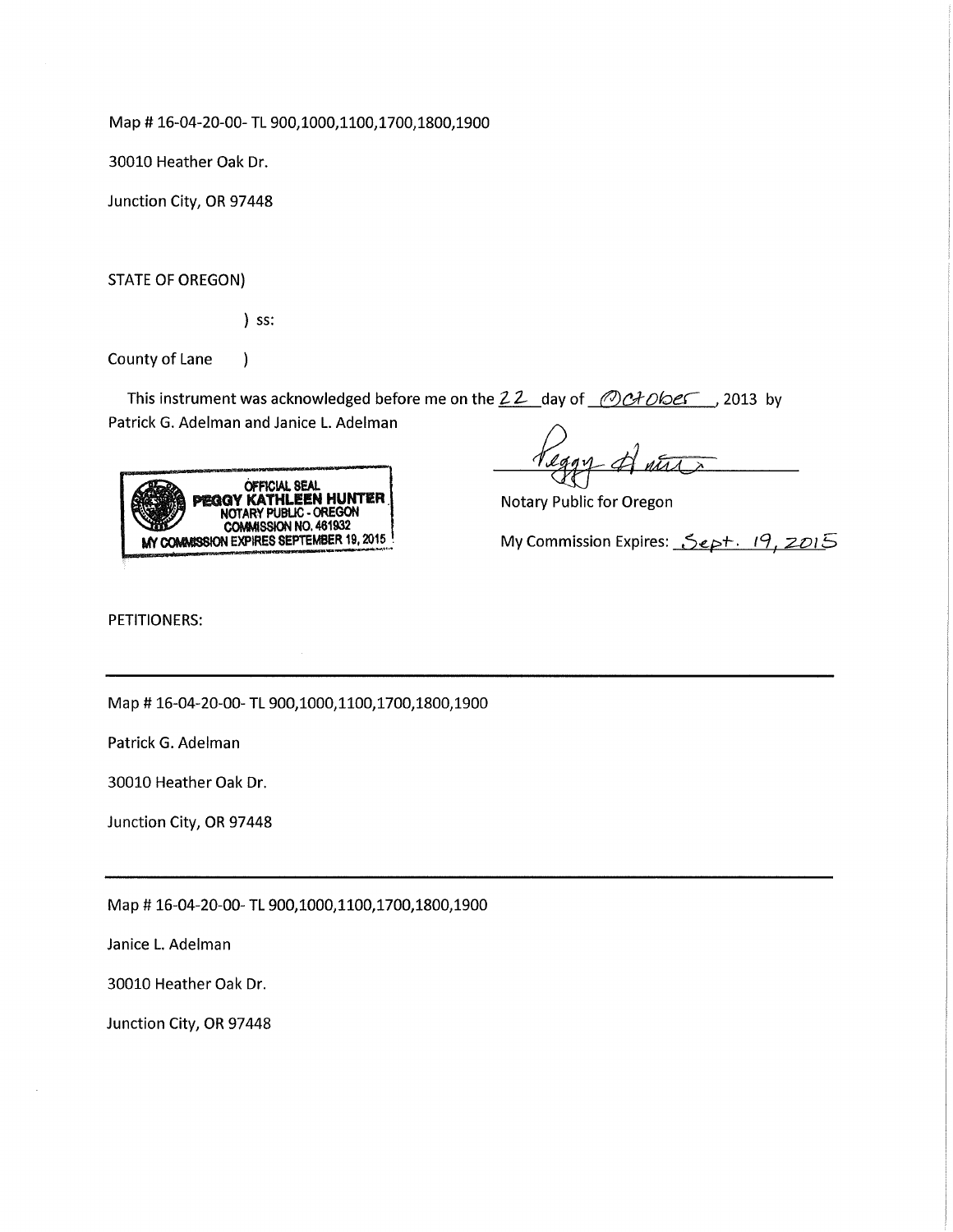### EXHIBIT "A"

### IN THE BOARD OF COUNTY COMMISSIONERS OF LANE COUNTY, OREGON

DIRECTOR'S REPORT

IN THE MATTER OF VACATING PORTIONS OF TWO UNNAMED ROADS IN THE PLAT OF MEADOWVIEW, AS PLATTED AND RECORDED IN BOOK 5, PAGE 9, LANE COUNTY, OREGON PLAT RECORDS, WITHOUT A PUBLIC HEARING (16-04-20)

The Surveyor's Office of the Department of Public Works has received a valid petition signed by the owners of 100% of the property abutting the proposed vacation requesting, by the authority of ORS 368.351, a vacation without a public hearing. ORS 368.326 to 368.366 allows a county governing body to vacate a subdivision or part of subdivision, a road or right-of-way, or public interest in property under the jurisdiction of the county, based up the determination that the vacation is "in the public's interest".

The petitioners wish to vacate the platted roads that run through their property so they can preserve a large parcel for efficient farming without violating any zoning regulations.

The roads proposed to be vacated were dedicated to the public in 1912 on the Plat of Meadowview as recorded in Book 5, Page 9, Lane County, Oregon Plat Records. There is no evidence the roadways have ever been constructed or open for public travel. The area has been known to have been farmed for over 50 years.

The Surveyor's Office notified Qwest Communications, Blachly-Lane Electric, Emerald People's Utility District, Northwest Natural Gas, various other agencies including Transportation Planning and Lane County Planning sections of the Lane County Department of Public Works, and the adjoining and nearby property owners regarding the vacation. Lane County Planning and Lane County Transportation Planning expressed concerns about the possibility of one of the tax lots being sold to another party and not having access to a public road. The landowners have agreed to consolidate two tax lots so each tax lot will have access to public road. The other agencies and landowners either had no objection to the vacation or did not respond to the referral.

A written report is provided, marked as Exhibit "B", determining the special benefit of the vacation to the applicant pursuant to Lane Manual 60.853(3). The petitioners have deposited the determined amount with the Lane County Surveyor.

The platted roads are not needed by the Lane County Transportation System and no property will be denied legal access as a result of this vacation. It is concluded the vacation of these roads are in the public's interest, as it will allow for owners to retain a large parcel for farming with crops and animals being raised to provide a continued food supply for the community. It is therefore recommended the portions of the unnamed public roads that were dedicated to the public on the Plat of Meadowview and as described in the Order, be vacated. It is further recommended the vacation be allowed without a public hearing.

**DATED** this  $\mathcal{B}0$  day of  $\mathcal{D}$  even by 2013.

Marsha Miller, Public Works Director

Department of Public Works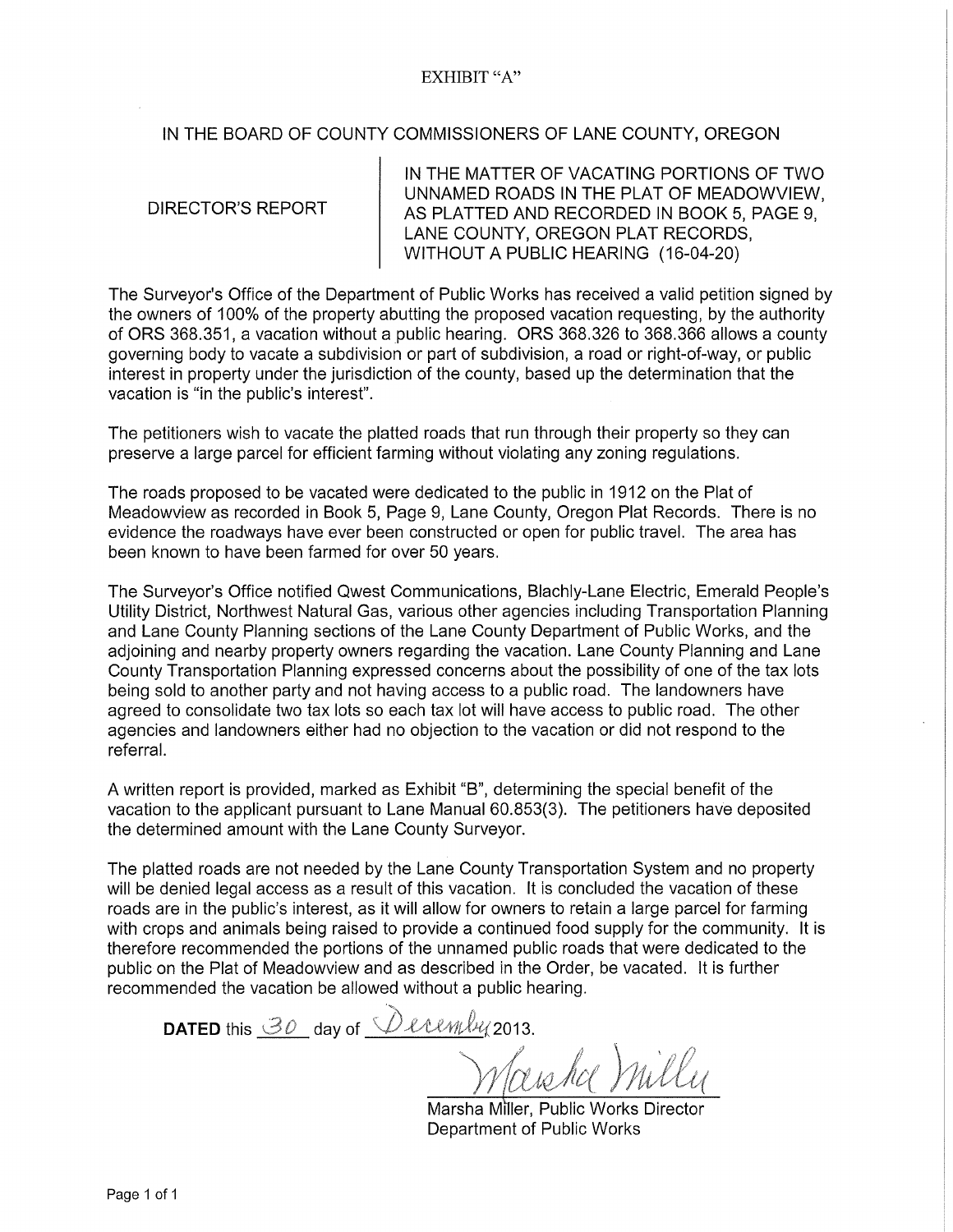**Map: 16-04-20-00, Tl's 900, 1000, 1100, 1100, 1800 & 1900** 

## **LANE COUNTY**

Notification of Determination of Amount of Special Benefit Deposit in Connection with Proposed Vacation of Right of Way Pursuant to Lane Manual 60.853

Pursuant to the provisions of Lane Manual 60.853, my determination of the amount of "Special Benefit" and therefore the amount of deposit required in connection with the proposed vacation of public road rights of way as shown in Book 5, Page 9, Lane County, Oregon Plat Records, is **\$11.900.00.** 

My determination is based on a Staff Report and recommendation, a copy of which is attached hereto.

Dated this  $\frac{4}{1}$  day of  $\frac{\mu\text{v}+3\epsilon k}{1}$ , 2013.

rol Nouvell, 2015.<br>FOR Marsha A. Miller, Director

Lane County Public Works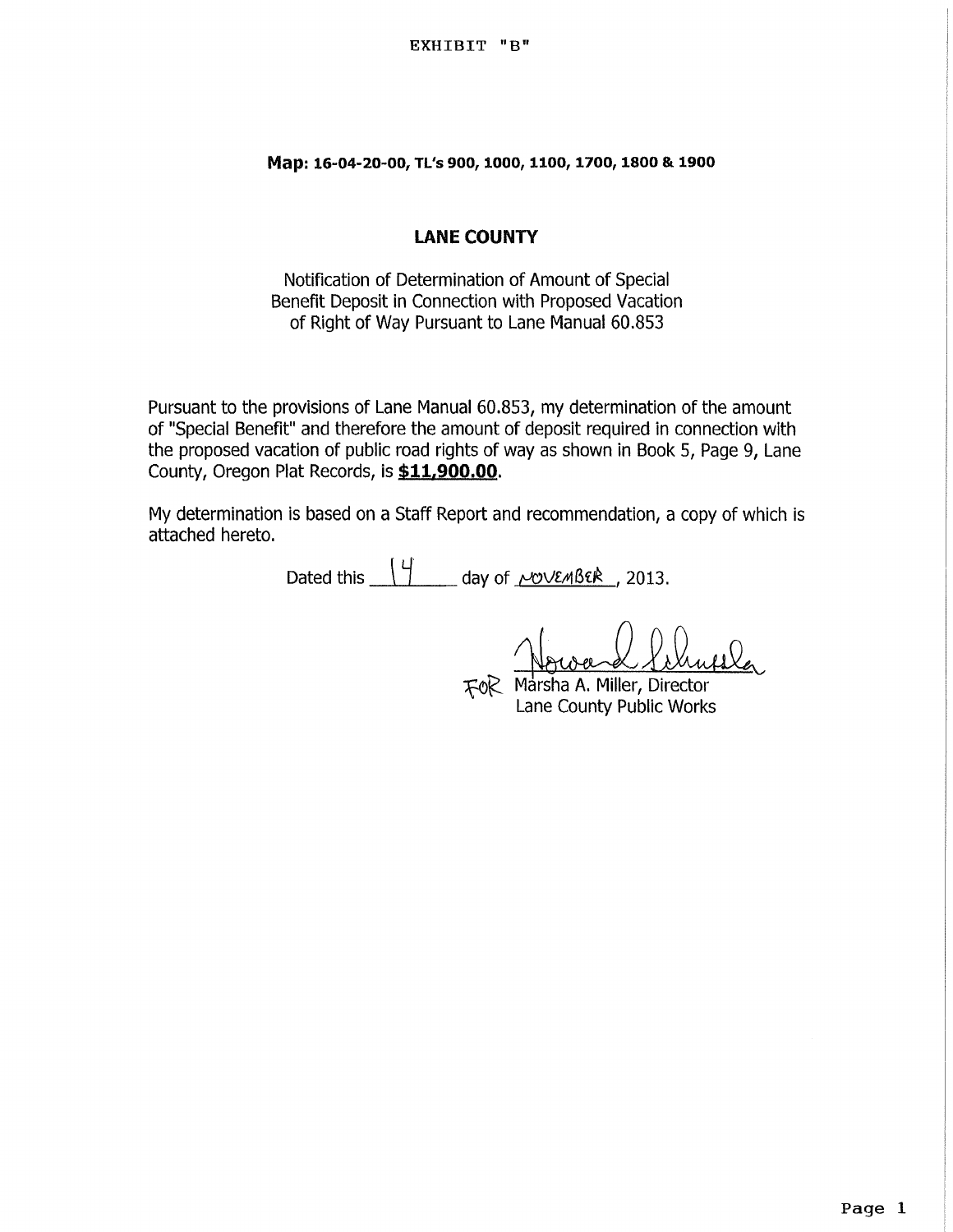#### **STAFF REPORT**

Recommendation in the Matter of Determination of Special Benefit in Connection with a Proposed Vacation of Public Right of Way

**Date:** October 30, 2013

**Applicant:** Adelman, Patrick & Janice

#### **Proposed Vacation:**

Rights of way as shown on Plat of Meadowview, Lane County, OR, as platted and recorded in Book 5, Page 9, Lane County, Oregon Plat Records, in Lane County, Oregon and as shown in the legal description marked as "Exhibit A".

#### **Tax Lots Adjacent to Proposed Vacation:**

Lane County Map #16-04-20-00, Tax Lots 00900, 01000, *01100.* 01700, 01800 & 01900

#### **Nature of Benefit to be Received if Proposed Vacation is Approved:**

The Petition to Vacate, submitted by Patrick G. and Janice L. Adelman, indicates the adjoining tax lots are and have been farmed for many years. Applicants further state that the intent of the vacation is to continue to provide "eye-appealing crops and animals being raised, continued food supply for Lane County, preserving farmland, additional property tax revenue, and additional income tax revenue." The vacation will provide full fee ownership of the areas to be vacated and assure that public roads will not physically encumber productive farm land.

The roads to be vacated are located in the 1912 plat of Meadowview. (See attached Exhibit "B") The plat contains generally 5-acre parcels and is bisected in a north-south direction by State Highway 99 and an operational section of railway. The area is located just over 3 miles south of Junction City. Properties to the east of Highway 99 were recently incorporated into the Junction City Urban Growth Boundary (U.G.B.); in large part due to current construction of an Oregon Department of Corrections hospital located south of E. Milliron Road and east of Highway 99. This facility is located immediately across the highway from the petitioned tax lots.

The six parcels subject to the proposed vacation are presently zoned E-40 (Exclusive Farm Use-40 acre minimum) and range in size from 4.54 to 37.99 acres. Tax Lots 1100 (10.54-acres) and 1700 (16.28 acres), border the west side of Highway 99 and the Junction City U.G.B. Lane County records indicate the applicants are the fee owners of the six tax lots and the total area under this ownership is approximately 92.68 acres.

#### **Value Indication of Properties to be Benefited:**

Development along the immediate highway frontage in the area south of Junction City consists of small commercial operations and small rural residential sites improved with average quality frameconstructed homes, as well as manufactured housing. Larger parcels to the east and west of these developments are generally used for farming practices and Industrial uses such as lumber production, although a scattering of smaller rural residential sites is interspersed throughout the area. Lot sizes vary from as small a  $1/2$  acre to more than 320 acres.

The total land area of the streets proposed for Vacation is approximately 3.48 acres. The entirety of the area to be vacated lies within Lane County's E-40 zoning designation. The appraiser located four recent sales of farm parcels in the area south of Junction City and west of the Eugene city limits. Two sales of larger properties (152 and 161 acres) both sold in 2012 and at per-acre values ranging from \$2,090 to \$2,330 per acre. Both properties are zoned E-40, however both also involved some hillside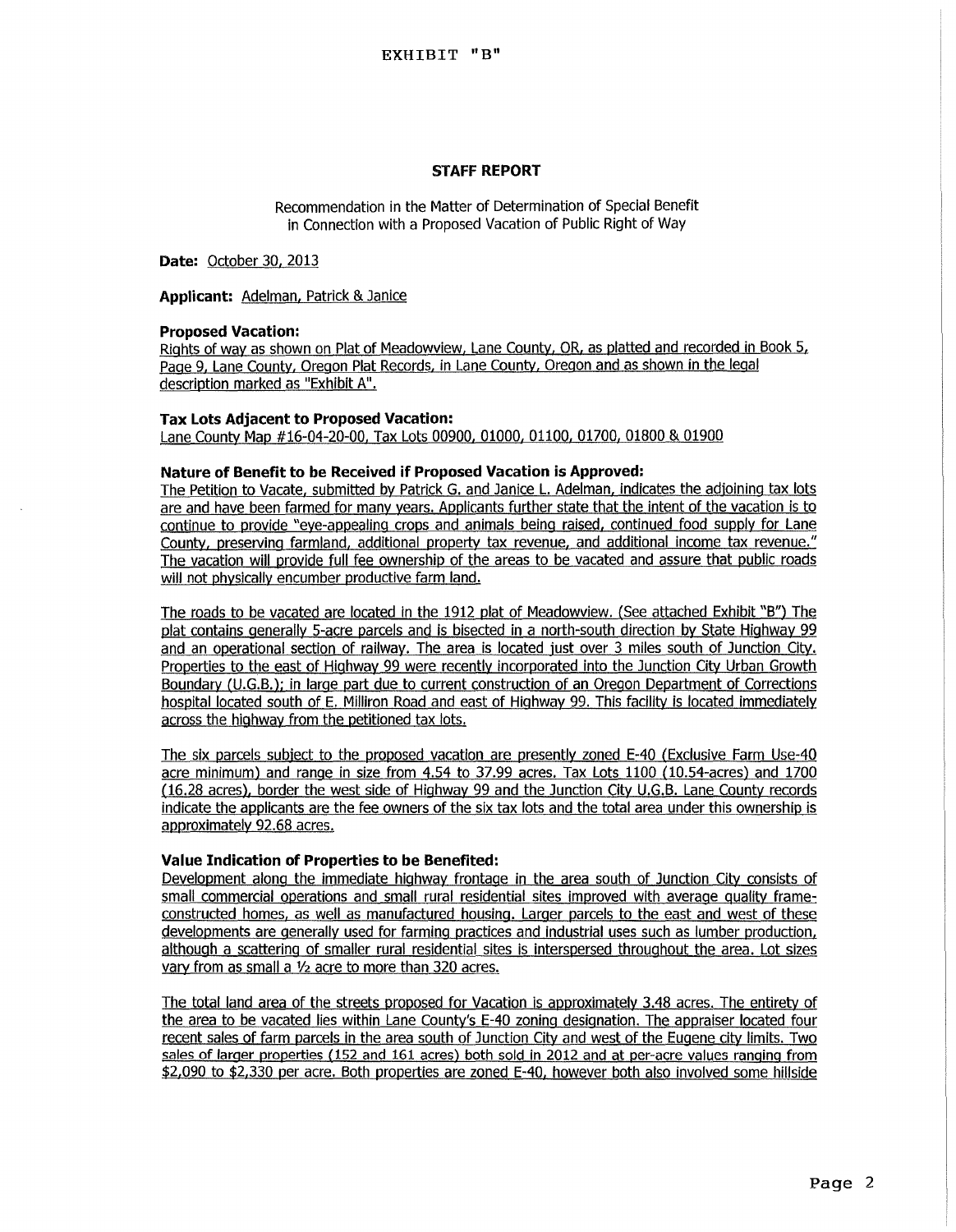and non-farmable areas. Due to larger size and topography differences. these sales were considered to demonstrate the lower limits of per-acre values for this property class. Two additional E-40 zoned sales, ranging from 28.82 to 58.55 acres were located in the Territorial Road and Highway 36 areas. These parcels are also zoned E-40, are located in the subject area and possess similar level topographies. Per-acre values for these sales ranged from \$4,270 to \$5,378. As these sales are smaller than the subject properties, the unit values demonstrated by the smaller acreages are considered to represent the upper limits of the value range. Based on this data, a reconciled unit (peracre) value of \$3.800 is considered reasonable.

#### **Summary and Recommendation of Special Benefit:**

The proposed vacation removes the public interest from 2 platted roads in which the County retains an approximate 90% interest. Based on an "over the fence" estimate of the value of the adjacent land under a highest and best use premise of the adjoining land continuing as farm use, the "special benefit" to the adjoining parcels, subject to approval of the Vacation, is estimated as follows: 3.48 acres @  $$3,800/$ acre X 90% of fee =  $$11,900$  (r).

<del>Doug Freeman</del>

Sr. Real Property Officer Lane County Public Works

### **Aerial of subject property and estimated areas to be vacated**

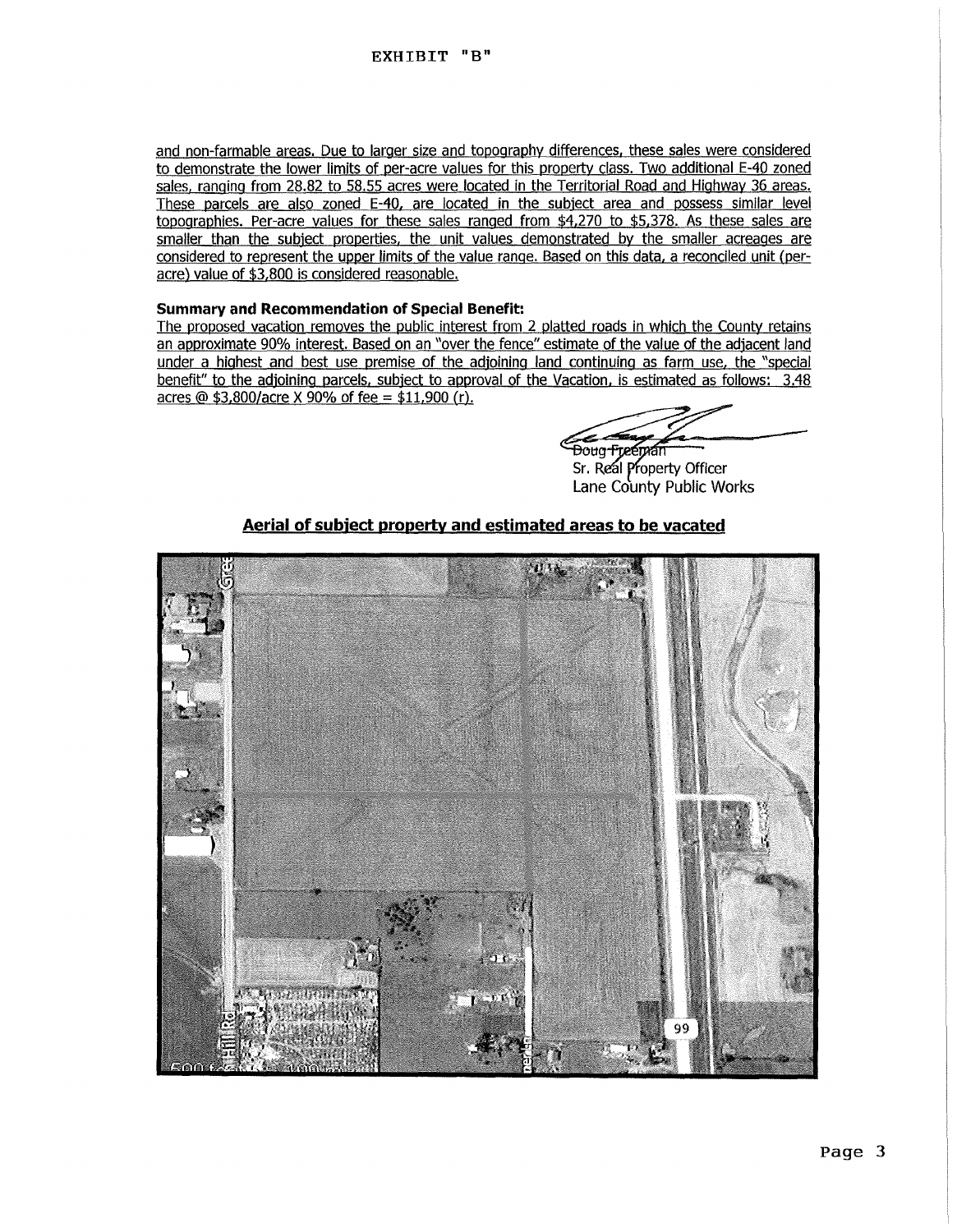### Staff Report **Exhibit** "A"

All that portion of an unnamed road between lot 28 and lot 29, between Lot 27 and lot 30, between Lot 20 and Lot 21, between Lot 22 and Lot 19 and between lot 4 and Lot 5 of the Plat of Meadowview as platted and recorded in Book 5 page 9, Lane County, Oregon Plat Records, in lane County, Oregon. Said east-west road is 40 feet wide by approximately 1812.8 feet and located in Section 20, Township 16 South, Range 4 West of the Willamette Meridian.

ALSO, all that portion of an unnamed road between Lot 20 and Lot 30, between Lot 21 and Lot 27, between Lot 23 and Lot 26 and between Lot 24 and Lot 25 of the Plat of Meadowview as platted and recorded in Book 5 page 9, Lane County, Oregon Plat Records, in Lane County, Oregon. Said north-south road is 40ft wide by approximately 1940.7 feet and located in Section 20, Township 16 South, Range 4 West of the Wlllamette Meridian.

ALSO, all that portion of the Intersection of Lot 20, lot 21, lot 27 and lot 30 of the Plat of Meadowview as platted and recorded in Book 5 page 9, Lane County, Oregon Plat Records, in Lane County, Oregon. Said intersection is 40 feet by 40 feet and located in Section 20, Township 16 South, Range 4 West of the Willamette Meridian.